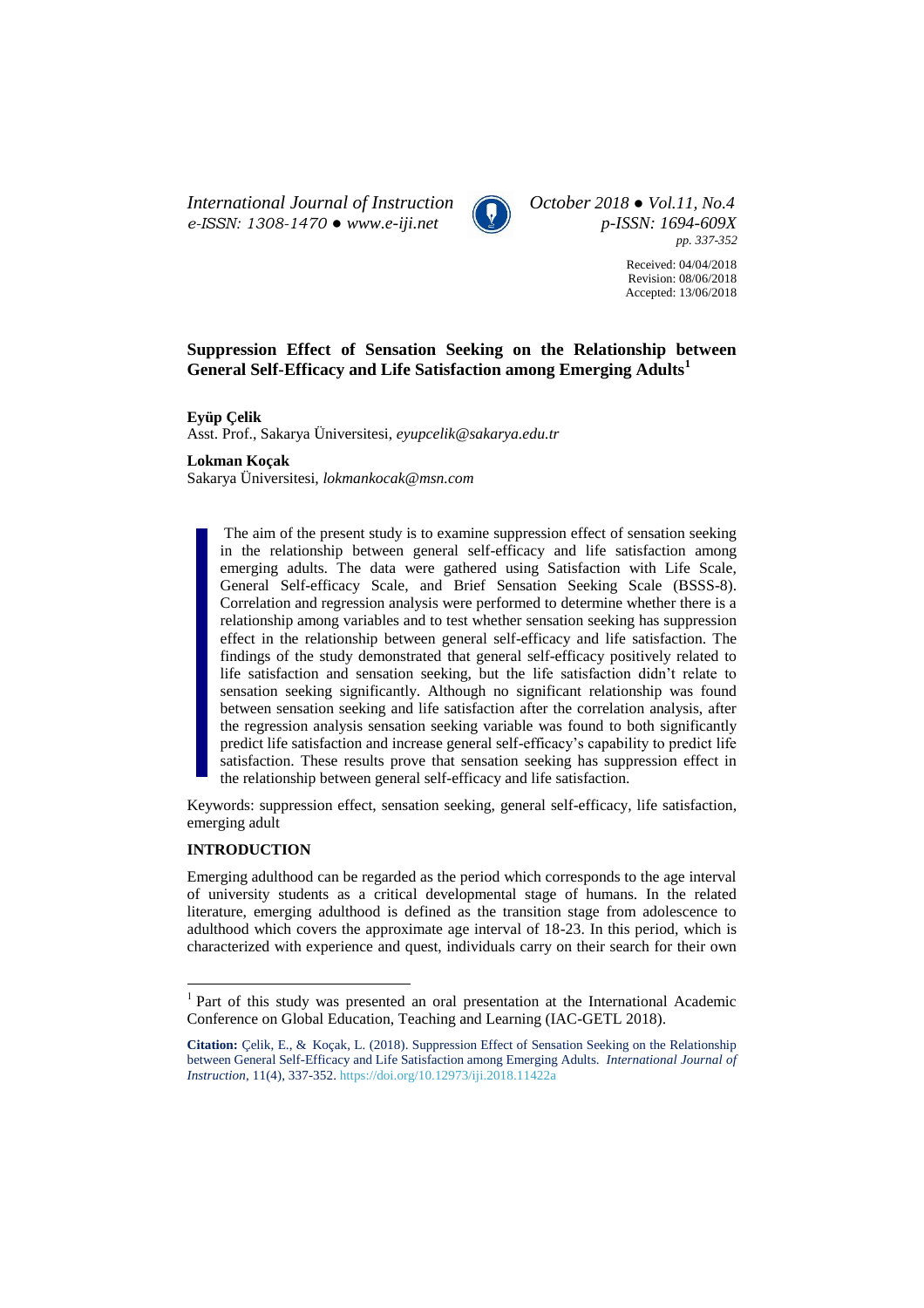identity, future career path, and lifestyle (Santrock, 2012). Search for identity, instability (love, work, education, etc.), self-focus, being in two minds (am I an adolescent or adult?) are among the fundamental characteristics of adults (Arnett, 2006 cited in Santrock, 2012). In this regard, university years can be regarded as the last years of adolescence and first years of emerging adulthood.

After achieving intense examination periods and getting into university, an emerging adult may encounter new and diverse challenges. Several factors such as being away from family, undertaking more responsibilities as compared to high school years and the anxiety for finding a job may result with problems and unhappiness for adults. Emerging adulthood may be more challenging for individuals that fail to healthily get over adolescence and still bear the traces of this period. This challenging period may impair the life quality of emerging adults and reduce their life satisfaction which is a critical indicator of their mental health. In this context, evaluation of the variables related to life satisfaction hold particular importance in adolescence and emerging adulthood periods. Determination of the variables which are likely to have a positive correlation with life satisfaction may help emerging adults in coping with the challenges they face in university years. In addition, this may increase their motivation, thereby making them feel better with increased self-confidence and self-esteem. The relatively higher focus on the concept of life satisfaction among adults brings about the need for more studies on the same subject among emerging adults. On the other hand, determination and evaluation of the factors related to life satisfaction among emerging adults will enable a healthier development of emerging adults through contributing to the related literature.

## **Life Satisfaction**

Life satisfaction, also regarded as the cognitive dimension of subjective well-being, is defined as the cognitive judgments and assessments of individuals as to the extent to which they are satisfied with their lives (Diener & Suh, 1997; Erturan, Aktepe, Kocaman, Sönmez, Başak, Ceyhan, & Baysal Akkaya, 2014). Life satisfaction has been stated to be the life quality perceived by individuals and assumed to be related to the difference between what they desire and what they have (Çivitçi, 2009; Frisch, 2006). Lower difference between these concepts is an indication of higher life satisfaction (Diener, Oishi, & Lucas, 2003). Studies on satisfaction of adolescents with their lives showed that sensation seeking (Çelik, 2015), assertiveness level (Dönmez, 2007), expectancy, self-esteem and internal control (Gilman and Huebner, 2006) have a positive correlation; peer rejection, being subject to stressful events (Huebner, Antaramian, Hills, Lewis, & Saha, 2010) and loneliness (Chipuer, Bramston, & Pretty, 2003) have a negative correlation with life satisfaction.

Studies on emerging adults showed that, life satisfaction has a positive correlation with successful identity status (Özgüngör, 2009), self-esteem (Lucas, Diener, & Suh, 1996; Yetim, 2003), self-efficacy (Akın & Akın, 2016) and proactive personality (Çelik & Raba, 2017); and a negative significant correlation with interpersonal conflicts (Koçak, 2016) and depression, desperation and chronic anxiety (Gündoğar, Gül, Uskun, Demirci, & Keçeci). Moreover, a study on psychological well-being and life satisfaction levels of international university students indicated that, life satisfaction levels of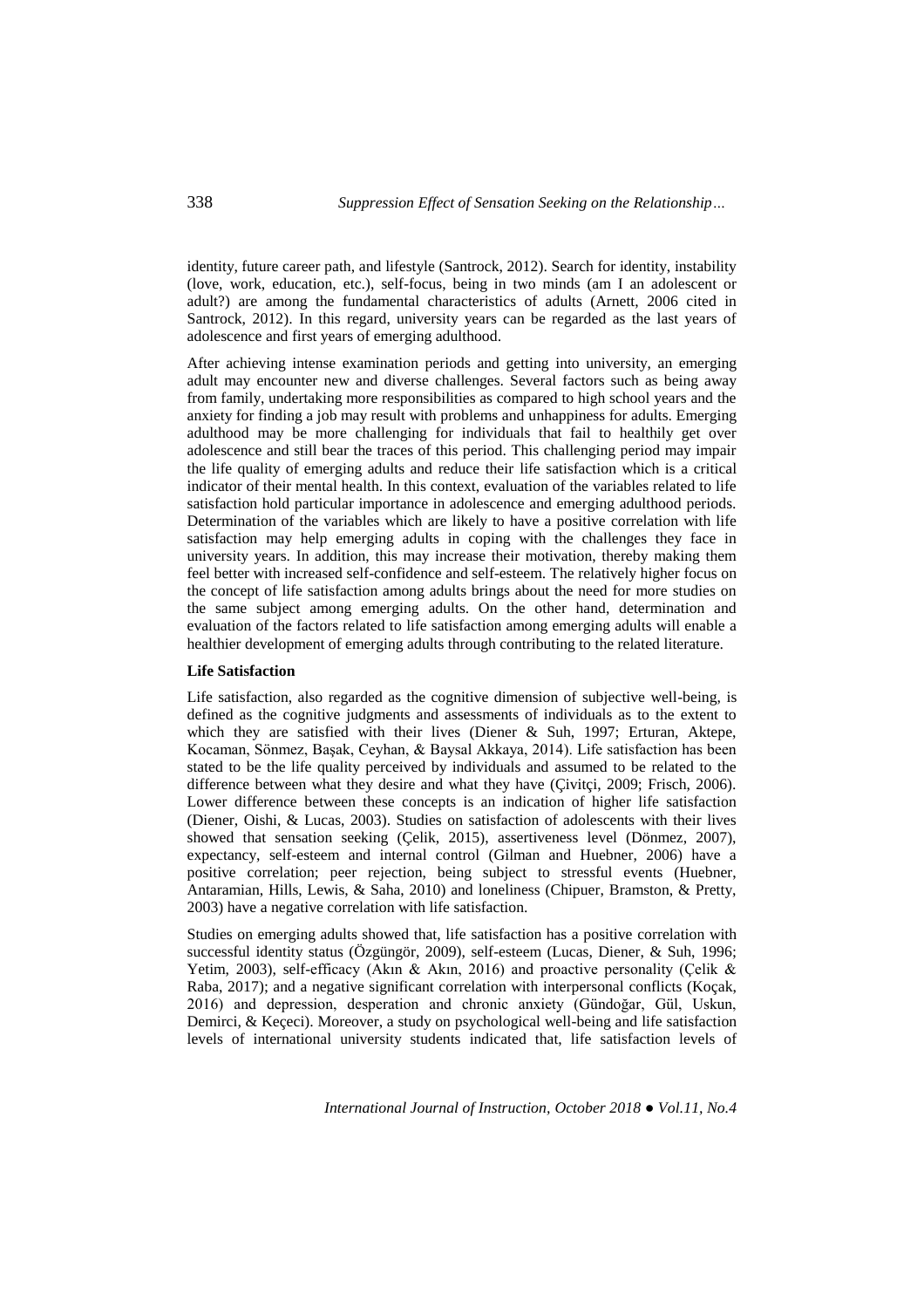students significantly varied on the basis of their motherlands (Seker & Akman, 2015). On the other hand, Çelik and Raba (2017) reported that there was no correlation between life satisfaction and sensation seeking.

## **General Self-efficacy**

The concept of self-efficacy, initially introduced by Bandura (1977), is one of the important constituents of social cognitive theory. Self-efficacy is the self-evaluation of an individual as to whether he/she has the skills required to achieve a goal or completing a task. (Bandura, 1994). Umaz (2010) suggested that, self-efficacy is an intrinsic response of an individual, who faces stressful or challenging situations, to the question "how can I cope with this situation". Luszczynska, Scholz, and Schwarzer (2005) stated that, self-efficacy is the personal belief of an individual related to the extent to which he/she can do with his/her existing skills against a challenging situation.

Bandura (1986) asserted that, self-efficacy should be characterized with specific tasks; different tasks may require different skills which in turn may result with diversification of self-efficacy beliefs, hence emergence of general and task-specific self-efficacy beliefs. In this respect, general self-efficacy can be defined as the extent of the belief of an individual on his/her capability to cope with challenging and stressful life events; whereas specific self-efficacy can be defined as the belief of an individual on his/her capability to achieve realm and task-specific skills (Akgündüz, 2013; Aydıner, 2011).

Literature studies on investigation of the relationship between general self-efficacy and life satisfaction (Burger & Samuel, 2017; Çıkrıkçı & Odacı, 2016) showed that selfefficacy was an important predictor of life satisfaction. Studies performed with emerging results also showed that the concepts of self-efficacy and life satisfaction are accompanied by different variables. For instance Sahranç (2008) reported that, general self-efficacy level has a positive and direct effect on life satisfaction. These findings indicate that increasing general self-efficacy level is very likely to increase life satisfaction. Akın and Akın (2016) reported that, social self-efficacy positively predicted the beliefs and emotions related to academic potential; likewise social self-efficacy positively predicted social self-efficacy. Additionally, social self-efficacy was found to play a negotiating role in the relationship between academic-potential-based beliefs and emotions, and life satisfaction. The results of another research showed that, female students had higher levels of life satisfaction as compared to male students, whereas male students had higher general self-efficacy levels when compared with female students. Also, a positive and significant relationship was detected between students' life satisfaction and general self-efficacy levels (Şahan, Tekin, Yıldız, Eraslan, Yıldız, Sim, & Yarar, 2012).

#### **Sensation Seeking**

Individuals may tend to several risky behaviors due to several reasons such as proving themselves, gaining identity, exhibiting their difference and finding more pleasure in life. As a determinant of individuals' level of exhibiting risky behaviors, sensation seeking is defined as an individual's seeking new, complex and exciting experiences through venturing physically, socially, legally and financially risky situations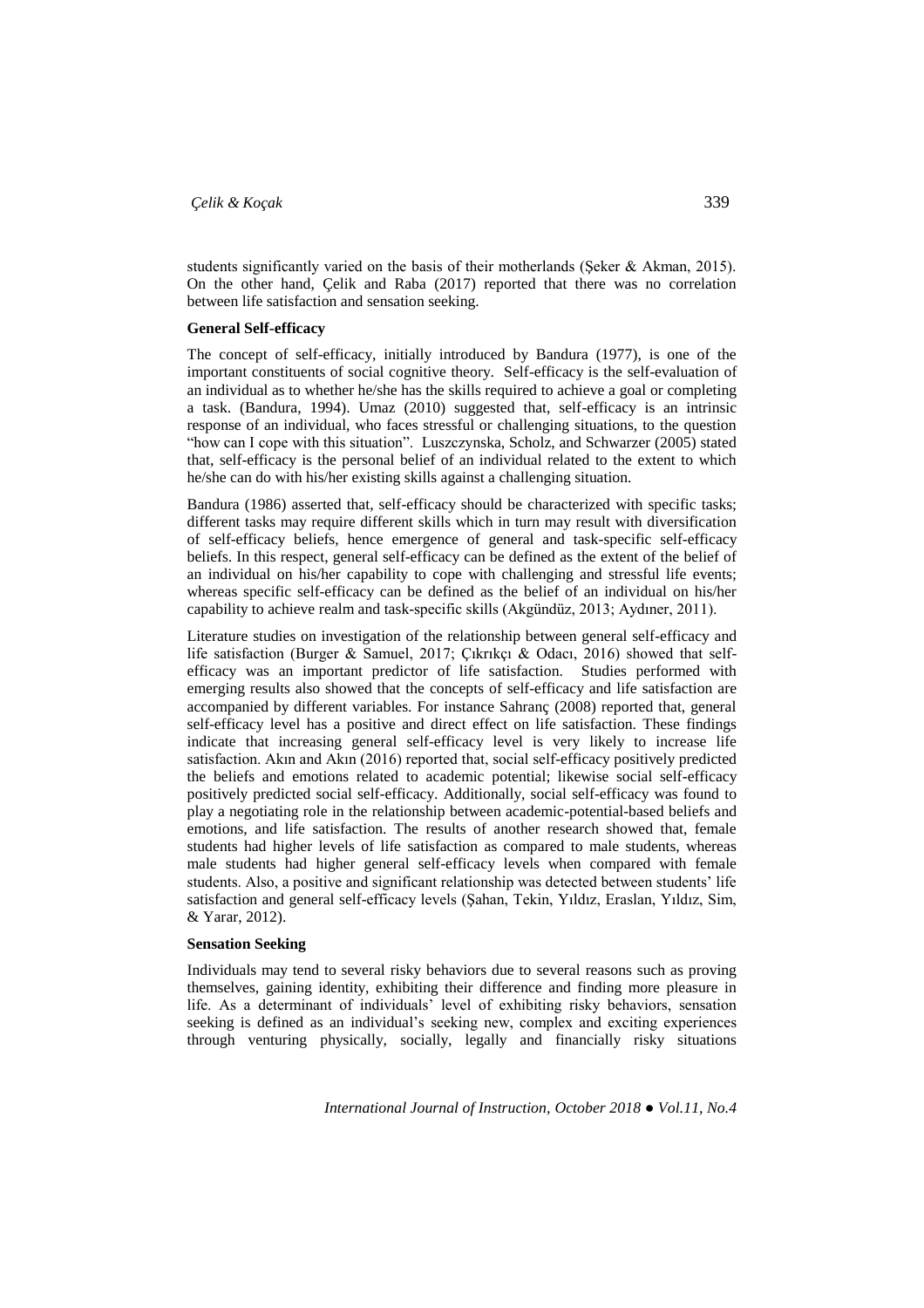(Zuckerman, 1994). As conveyed by Zuckerman and Kuhlman (2000), a sensation seeking individual feels good with new and amusing experiences, and evaluates a risky behavior as riskless even though he/she never experienced the situation and does not know about its risks.

The relationship between sensation seeking and life satisfaction were addressed in a number of studies. Çelik (2015) reported in a study conducted with adolescents that sensation seeking has a suppression and moderator effect in the relationship with life satisfaction; and additionally, it increased the negative effect of self-concealment on life satisfaction. The findings of another study indicated that there was no direct effect of sensation seeking on life satisfaction (Oishi, Schimmack, & Colcombe, 2003). Stegman (2011) studied the relationships between four subscales of sensation seeking (excitement and sensation seeking, pursuit of experience, disinhibition (loss of conditioned reflex) and susceptibility to trouble) and life satisfaction and found a negative correlation between disinhibition and susceptibility to trouble subscales and life satisfaction. A study on emerging adults showed that students' level of life satisfaction significantly varied depending on their sensation seeking levels; students with low sensation seeking levels had higher life satisfaction levels compared to those with higher sensation seeking levels (Çelik & Turan, 2016).

It was reported that sensation seeking levels varied based on developmental periods; and thrill seeking levels that increase in adolescence decrease in adulthood (Chambers, Taylor, & Potenza, 2003). By nature, adolescence period can be regarded as a stressful and turbulent time period. Sensation seeking adolescents may exhibit several risky behaviors such as alcohol and substance abuse (Cicognani & Zani, 2011; Kopstein, Crum, Celentano, & Martin, 2001), unprotected sexual intercourse (Donohew Zimmerman, Cupp, Novak, Colon, & Abell, 2000), careless driving (Curran, Fuertes, Alfonso, & Hennessy, 2010) and tending to dangerous sports activities (Diehm & Armatas, 2004) due to the reasons such as becoming distinct or gaining more pleasure from life. Such behaviors may have negative impacts on adolescents' development and result in irremediable habits and regrets (Çelik, 2015). The damages likely to occur during adolescence may manifest themselves in emerging adulthood as well. Accordingly, investigation of the sensation seeking variable and other variables related to general self-efficacy can enable determination of positive and negative aspects of sensation seeking.

General self-efficacy, also referred as the capability to cope with hard and stressful conditions, can also be defined as the awareness of individuals as to what they are capable of and their personal efficacy belief (Scherbaum, Cohen-Charash, & Kern, 2006). Self-efficacy has been commonly stated to be an important factor in alleviation of individuals' risky behaviors and improvement of their social skills (Balkıs, Duru, & Buluş, 2005). Additionally, a negative correlation was detected between depression, aggressive behaviors and self-efficacy (Balkıs et al., 2005; Ehrenberg, Cox, & Kopman, 1991). These findings indicate that general self-efficacy can decrease depression and risky behaviors, and increase life satisfaction. Individuals with high sensation seeking levels have lower perceived stress levels regarding their lives (Jorgensen & Johnson,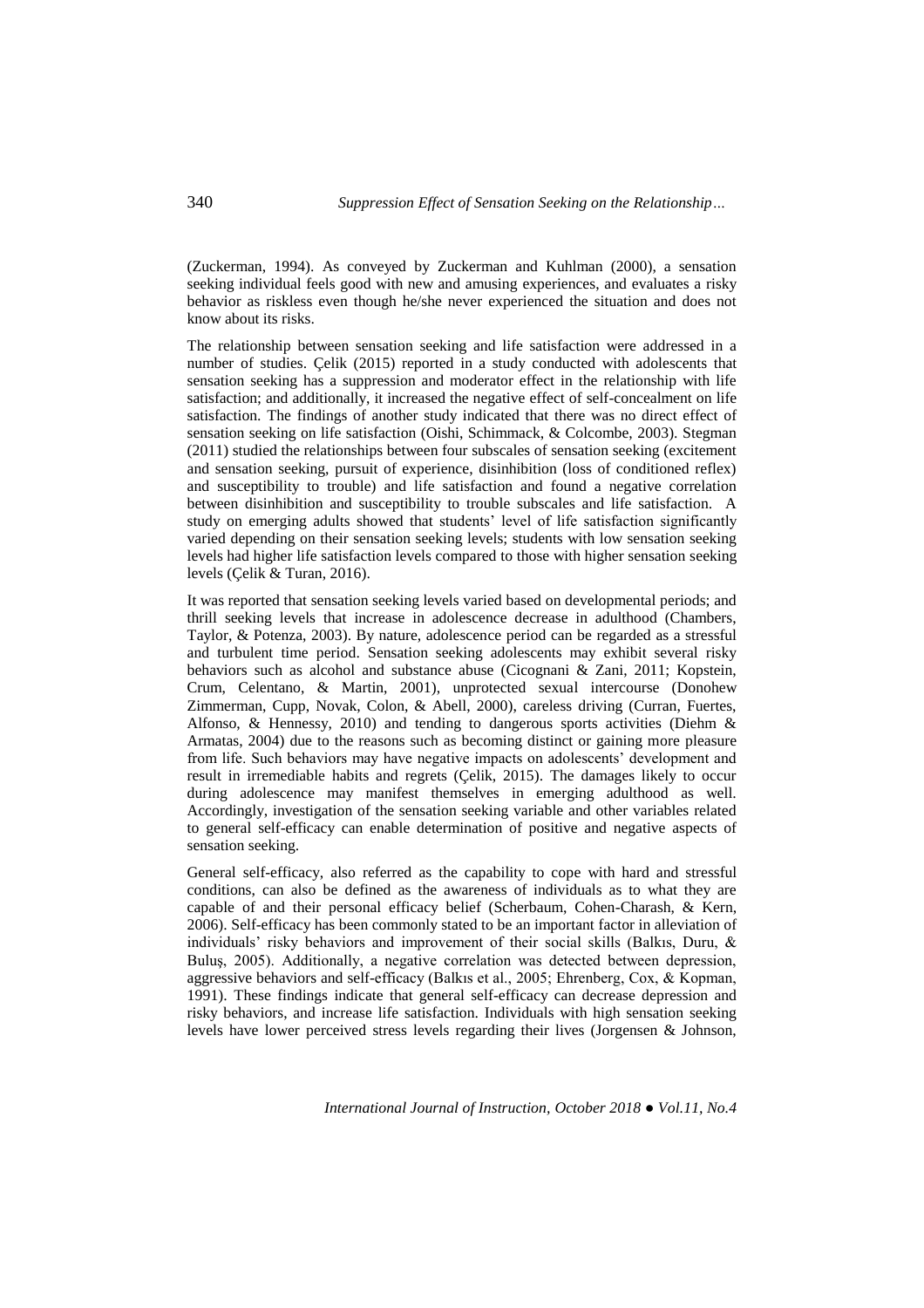1990) and they are more apt to participate in activities that make them feel happy (Zuckerman, 1990); which indicates that sensation seeking has a positive impact on the relationship between general self-efficacy and life satisfaction. Emerging adults that avoid risky behaviors and increase their life satisfaction as a result of their general selfefficacy may tend to new, useful and amusing experiences in a more conscious and careful way, thus increasing the predictive effect of general self-efficiency on life satisfaction. It can be concluded that limited number of works are available on general self-efficacy and life satisfaction of emerging adults, in these works only correlational and predictive relations between general self-efficacy and life satisfaction were studied, and the possible effect of other factors in the relationship between general self-efficacy and life satisfaction were not sufficiently addressed. In this regard, investigation of the suppression effect of sensation seeking in the relationship between general self-efficacy and life satisfaction was aimed in the present work.

## **METHOD**

Relational screening model, among quantitative research methods, was used in this work. Reportedly, determination of a variable's status and estimation of another variable's status is possible through the use of this method (Karasar, 2006). In this context, this work was carried out to investigate the relationships between life satisfaction, general self-efficacy and sensation seeking levels of university students.

#### **Study Group**

The study group consists of 455 university students (273 female, 169 male) studying at Sakarya University. The age range of participants is 18-21. 13 students in the study group did not state their genders. Convenience sampling method was used for selection of the participants. As reported by Creswell (2002), convenience sampling method is an effective method for collection of the research data from participants that voluntarily participate in the research. Accordingly, convenience sampling method was preferred as a means for enabling voluntary participation to increase the validity and reliability of the research and obtain more accurate results.

#### **Data Collection Tools**

#### *Satisfaction with Life Scale*

This scale, used for determination of the satisfaction gained by individuals from their lives, was developed by Diener, Emmons, Larsen, and Griffin (1985), and adopted into Turkish by Köker (1991), Durak, Şenol Durak, and Gençoz (2010). Satisfaction with Life Scale is a single-dimension and 5 items which were developed to evaluate the life satisfaction levels of individuals. The scale is in Likert-7 type (1= not suitable at all,  $7=$ very suitable) and 5 items. The scale's test-retest reliability coefficient was found as .85, and its item-test correlations were calculated between .71 and .80. Durak et al. (2010), on the other hand, calculated the reliability coefficient of the scale as .81, and after their confirmatory factor analysis performed to determine the validity, they found the fit index values as  $\chi^2/df = 2.026$ , IFI= .99, TLI= .98, CFI= .99, and RMSEA= .43. The internal consistency coefficient was found as.86 in the present study. The lowest and highest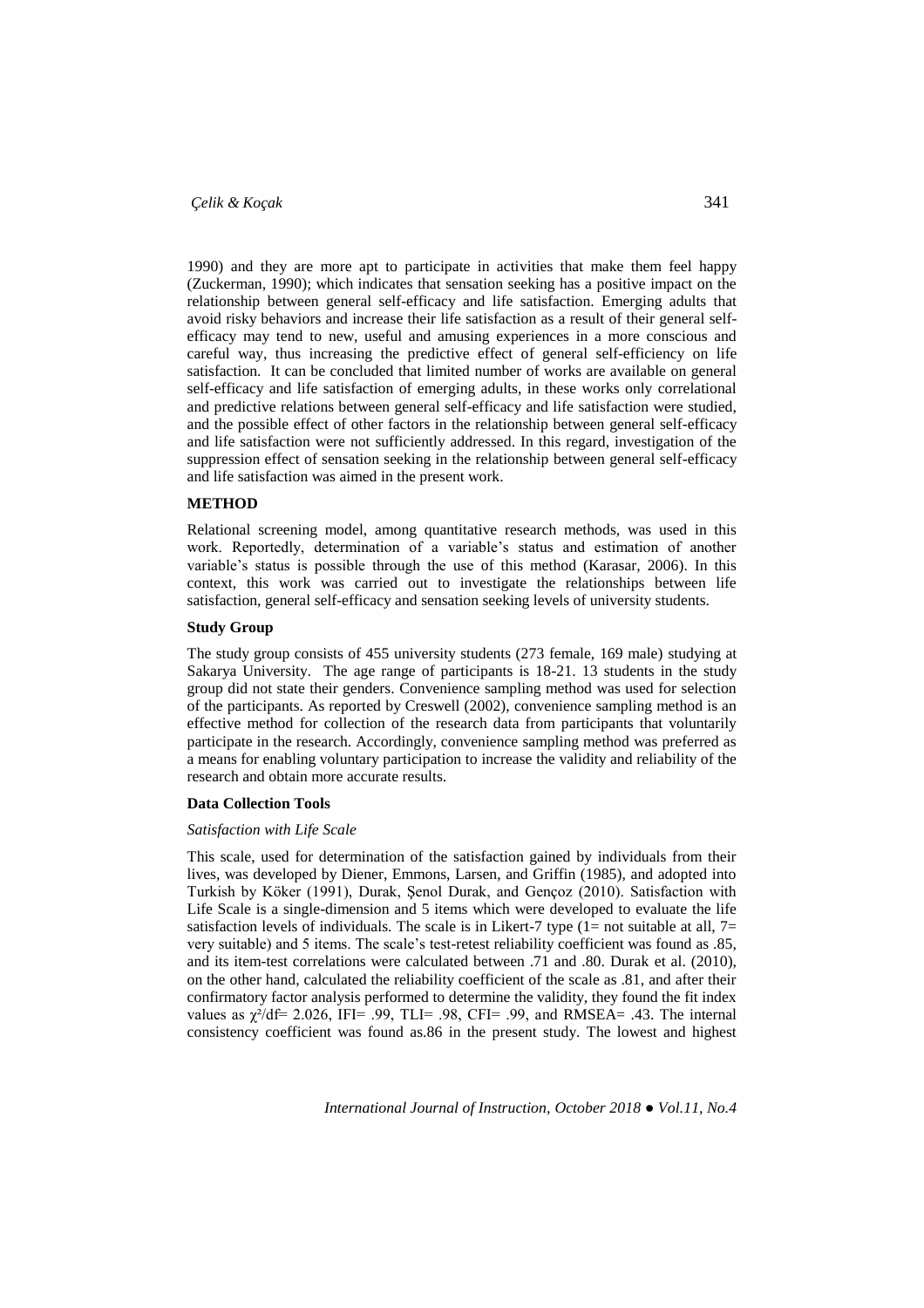possible values received from the scale were 5 and 35, respectively. High scores indicated high satisfaction levels with life, and low scores indicated low satisfaction levels with life.

## *General Self-efficacy Scale*

The scale was developed by Schwarzer and Jerusalem (1995) and adopted into Turkish by Aypay (2010). High scores received from the scale were indicative of high general self-efficacy levels, and low levels indicated low general life efficacy levels. Alpay (2010) examined the psychometric properties of Likert-4 type scale (1= completely wrong, 4= completely correct) which consisted of 10 items, and reported that the scale had a two-factor structure. In the study, which was conducted for adoption of the scale into Turkish, the scale's alpha coefficient, calculated on the basis of single dimension, was found as .83, and its test-retest result was found as .80. The solutions with single and double factors were estimated for the other versions of the scale, and after the analyses its two-factor structure was rejected (Aypay, 2010; Scholz, Dona, Sud, & Schwarzer, 2002). Also, Uysal (2013) reevaluated the factor structure of the scale by additionally using general self-efficacy scale, and reported after the analysis that the scale had a single-factor structure. In light of these previous findings, in this research, exploratory factor analysis was performed to examine the factor-structure of the scale, and after the analysis, the scale items were found to have a single-factor structure which ranged between .57 and .75 factor loading values. In this research, the alpha coefficient, calculated on the basis of single dimension, was found as .88.

## *Brief Sensation Seeking Scale (BSSS-8)*

The scale was developed by Hoyle, Stephenson, Palmgreen, Lorch, and Donohew (2002), and adopted into Turkish by Çelik and Turan (2016). The Turkish version of the likert-5 type scale  $(1=$  completely agree,  $5=$  completely disagree) consisting of eight items has a single-dimension structure with no reverse scored items. High scores received from the scale indicate high sensation seeking levels and low scores indicate low sensation seeking levels. In the study carried out for adaptation of the scale into Turkish, the reliability coefficient of the scale was calculated as .79, and the fit index values were found acceptable  $(x2/sd = 4.46$ , RMSEA = .07, GFI = .96, CFI = .94, IFI = .94, NFI = .93, AGFI = .93, and NNFI = .91). The scale's item-test correlations were found to range between .22 and .59. The internal consistency coefficient was found as .78 in the present study.

#### **Data Analysis**

Regression analysis was performed in an attempt to determine whether sensation seeking had a suppressive effect on the relationship between general self-efficacy and life satisfaction. Accordingly, it was firstly investigated whether research data were agreeable with the regression premises. In this regard, Mahalanobis distance values were detected and an evaluation as to whether multi-variable extreme values were available in the data set was conducted, and consequently no extreme values impairing normality and linearity were detected. Normal distribution of the data set was also investigated on the basis of skewness and kurtosis. Multicollinearity among independent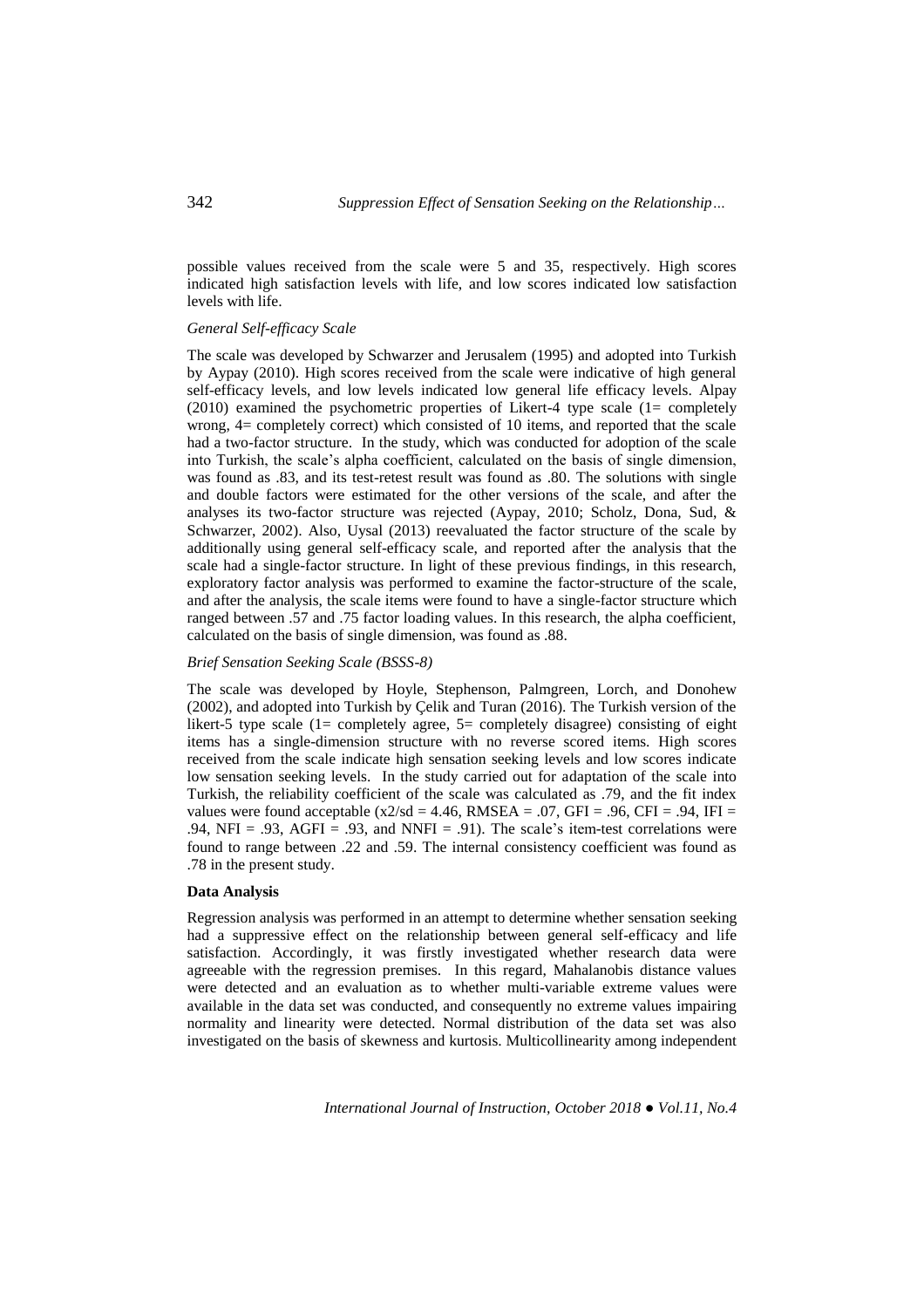variables was checked through VIF (Variance inflation factors method) and CI (Condition Index Numbers method) and no multicollinearity was detected. In the literature, VIF values lower than 10 and CI values lower than 30 were reported to be indicative of no multicollinearity issue (Tabachnick  $\&$  Fidell, 2007). In light of these analyses, regression analysis was chosen to investigate the suppressive effect of sensation seeking on the relationship between general self-efficacy and life-satisfaction. The findings on regression premises are given in Table 1.

Table 1

Findings on Regression Analysis Premises

| Variables             | Skewness | Kurtosis | VIF  |          |
|-----------------------|----------|----------|------|----------|
| Life satisfaction     | $-.37$   | -.45     |      | $1.00\,$ |
| General Self-efficacy | $-.09$   |          | l.08 | 8.57     |
| Sensation seeking     | .01      | -.39     | .08  | 12.68    |

## **FINDINGS**

The results of the correlation analysis performed to examine the relationships between the variables show that life satisfaction as a positive significant relationship with general self-efficacy  $(r= .38)$ , and no significant relationship with sensation seeking. Also, a positive significant relationship was found between general self-efficacy and sensation seeking (r=.29) as well. Correlation analysis and descriptive statistical results are given in Table 2.

#### Table 2

Correlation Analysis and Descriptive Statistical Results

| Variables                            |         |         |       |  |
|--------------------------------------|---------|---------|-------|--|
| Life satisfaction                    |         |         |       |  |
| General Self-efficacy                | $.38**$ |         |       |  |
| Sensation seeking                    | .02     | $.29**$ |       |  |
| $\bar{X}$                            | 23.00   | 28.09   | 25.02 |  |
| <sub>SD</sub>                        | 6.83    | 5.49    | 6.53  |  |
| $-1 - 1 - 1$<br>$\sim$ $\sim$ $\sim$ |         |         |       |  |

\*\**p*< 0.01

Table 3

# **The Finding on the Suppressive Effect of Sensation seeking**

Staged regression analysis was performed to investigate the suppressive effect of sensation seeking on the relationship between life satisfaction and general self-efficacy. The results of the regression analysis are given in Table 3.

| <b>Results of Regression Analysis</b> |                       |                                        |                                                           |                      |         |      |     |  |
|---------------------------------------|-----------------------|----------------------------------------|-----------------------------------------------------------|----------------------|---------|------|-----|--|
|                                       |                       |                                        | SS                                                        |                      |         |      |     |  |
| Stage 1 Life satisfaction             | Constant              | 9.65                                   |                                                           |                      | 6.24    | .000 | .14 |  |
|                                       | General Self-efficacy |                                        | .05                                                       | .38                  | 8.80    | .000 |     |  |
| Stage 2 Life satisfaction             | Constant              | 11.28                                  |                                                           |                      | 6.62    | .000 |     |  |
|                                       |                       |                                        | .06                                                       | .41                  | 9.11    | .000 | .15 |  |
|                                       | Sensation seeking     | $-.11$                                 |                                                           | $-.10$               | $-2.24$ | .02  |     |  |
|                                       |                       | Dependent Variable Predictor Variables | $\overline{B}$<br>.47<br><b>General Self-efficacy</b> .51 | -1.54<br>1.70<br>.05 |         |      |     |  |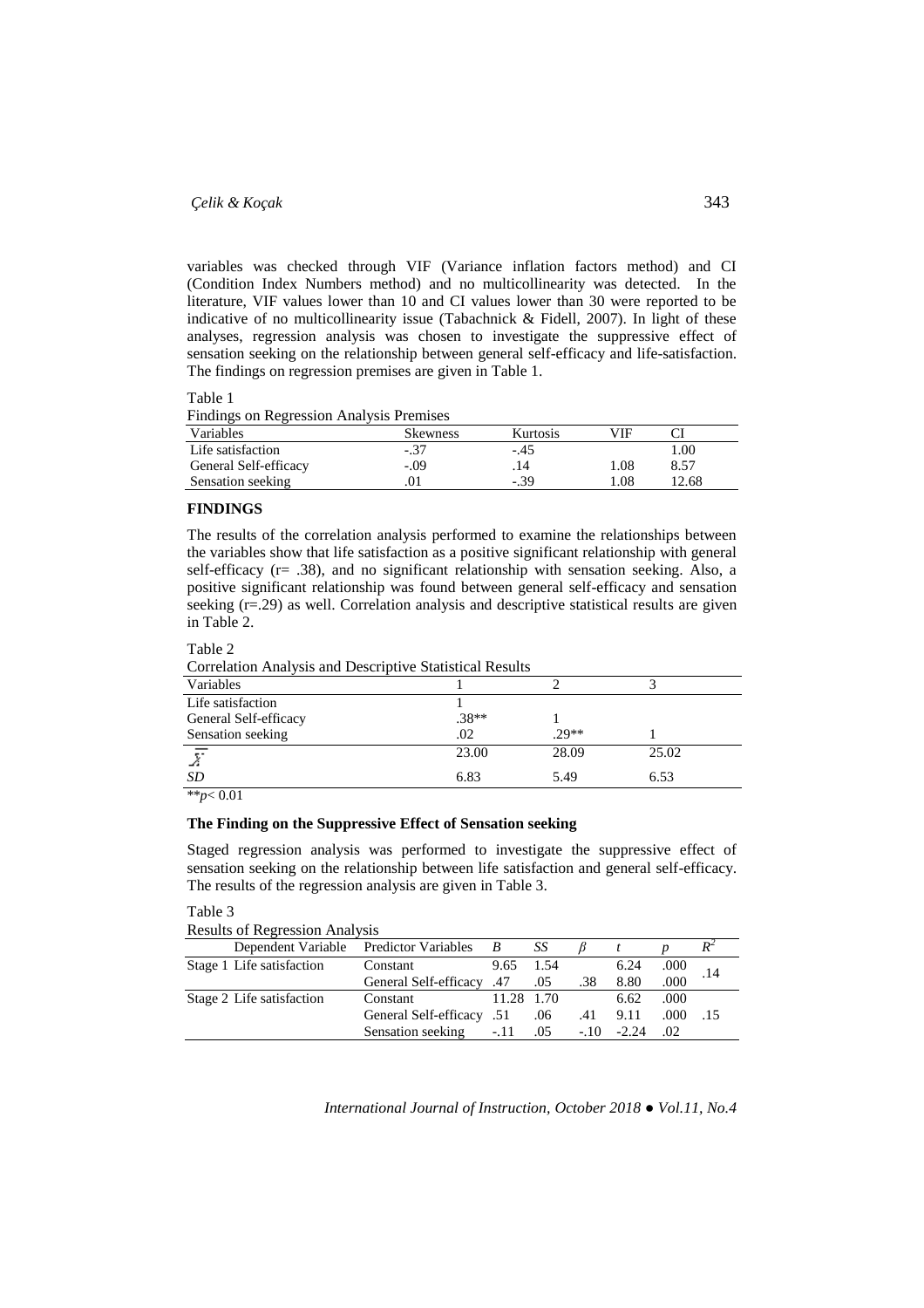It can be inferred from Table 3 that in the first stage of regression, general self-efficacy significantly predicted life satisfaction ( $\beta$ = .38, p<.01). In the second stage of regression analysis, both general self-efficacy ( $\beta$ = .41, p<.01) and sensation seeking ( $\beta$ = -.10, p<.05) significantly predicted life satisfaction. In the second stage of regression analysis inclusion of sensation seeking variable into the regression model increased the lifesatisfaction-predicting capacity of general self-efficacy from .38 to .41. Although no significant relationship was found between sensation seeking and life satisfaction after the correlation analysis by which the relationship between variables was examined as indicated in Figure 1, after the regression analysis sensation seeking variable was found to both significantly predict life satisfaction and increase general self-efficacy's capability to predict life satisfaction. Moreover, the regression analysis result indicating the increase in the capability of general self-efficacy to predict life satisfaction further indicates that sensation seeking has a suppressive effect on the relationship between general self-efficacy and life satisfaction.



Figure 1 Suppressive Role of Sensation seeking

#### **DISCUSSION, CONCLUSION AND SUGGESTIONS**

Research finding as to the positive significant relationship between general self-efficacy and life satisfaction is consistent with those of other related studies (Burger & Samuel, 2017; Caprara & Steca, 2005; Coffman & Gilligan, 2002; Çıkrıkçı & Odacı, 2016; Gilman & Huebner, 2006; Reigal, Videra, & Gil, 2014; Şahan et al., 2012). On the other hand, no study was found in the literature on the relationship between general selfefficacy and sensation seeking. However, it was reported in a study on adolescents that adolescents with high sensation seeking and low self-efficacy levels exhibited risky behaviors (risky driving, alcohol and substance abuse) at higher levels (Smorti, 2014). The finding stating that there is no significant relationship between life satisfaction and sensation seeking is agreeable with the findings of various studies (Çelik & Raba, 2017; Oishi et al., 2003). In addition, some of the previous research findings (Çelik, 2015) indicate that there is a positive significant relationship between sensation seeking and life satisfaction, whereas others (Çelik & Turan, 2016) indicate that there is a negative significant correlation between thrill seeking and life satisfaction. Sensation seeking increases the self-confidence of adolescents (Romer, 2010), improves their skills (Çelik, 2015) and enables them to interact with their peers (Yanovitzky, 2005), however, it may lose its influence during the transition from adolescence to adulthood due to several reasons. These underlying reasons may be the tendency of the individual in emerging adulthood stage to exhibit behaviors consistent with the profession he/she intends to get involved in the future; the reduced effect of peer effect with advancing age and emergence of different fields of responsibility in life; increase in the socialization efforts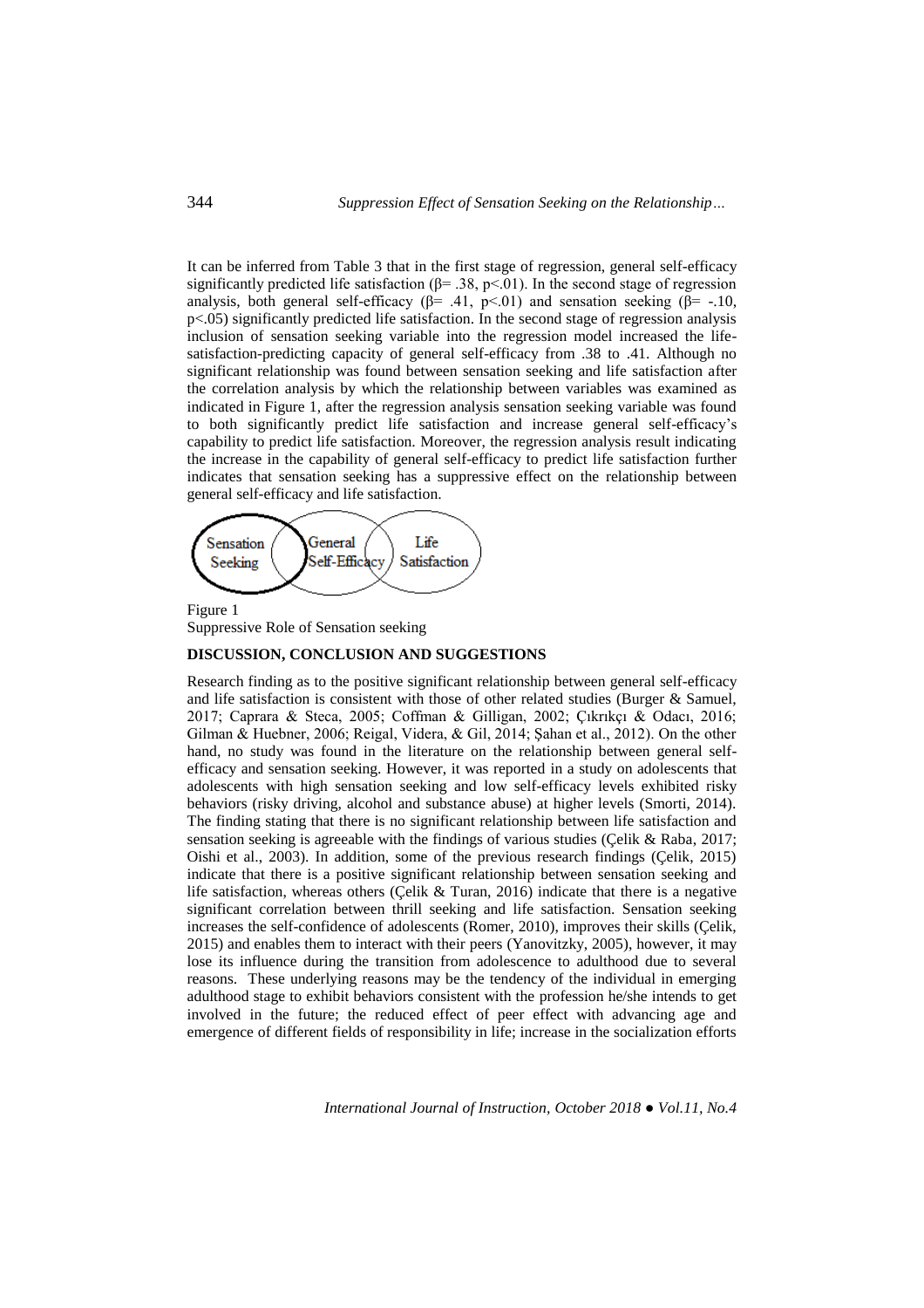of individual resulting from the fading effect of adolescent self-centeredness; and gradual decrease in the life energy which is at its peak in adolescence period. Accordingly, the relationship between sensation seeking and life satisfaction can be expected to be insignificant or negative in studies on university students; and positive in studies on adolescents.

Following the investigation of relationship between general self-efficacy, life satisfaction and sensation seeking, predictive relationships between these variables were also addressed. In the first stage of the conducted regression analysis, general selfefficacy was found to significantly predict life satisfaction. This finding shows consistency with those of the related literature studies (Akın & Akın, 2016; Charrow, 2006; Çıkrıkçı & Odacı, 2016; Giovanni, Gerbino, Pastorelli, & Caprara, 2007; Sahranç, 2008). In the second stage of regression analysis, the capability of general selfefficacy to predict life satisfaction was found to increase as a result of inclusion of sensation seeking variable into the regression model. This is indicative of the fact that sensation seeking has a suppressive effect on the relationship between general selfefficacy and life satisfaction. In the literature, no study was encountered related to the suppressive effect of sensation seeking on the relationship between general self-efficacy and life satisfaction. However, some of the studies carried out with similar variables are in agreement with those of the present research. For instance, Çelik and Raba (2017) reported that, the capability of proactive personality to predict life satisfaction increased after inclusion of thrill seeking, which was not significantly correlated with life satisfaction, was included in the regression analysis. In another research, sensation seeking was found to have a suppressive effect on the relationship between life satisfaction and self-concealment (Çelik, 2015). It can be inferred from these findings that sensation seeking may have a suppressive effect on the increase in the capability of these variables to predict life satisfaction. These findings also show that besides its adverse and undesirable effects, (Diehm & Armatas, 2004; Jonah, Thiessen, & Au-Yeung, 2001; Kopstein et al., 2001; Reyes-Pulliza, Moscoso-Alvarez, Rodriguez-Figueroa, & Coln, 2014) sensation seeking, as the addressed variable, may have positive effects as well. New experiences and risk-taking behaviors may from time to time result in adverse outcomes, thereby inducing an adverse effect on individuals' satisfaction with their lives. However, societies' requirement for sociable, challenging and innovative individuals aside from conformist and accomplished ones indicate that sensation seeking may contribute to individual and social development; and the finding stating that individuals with specific characteristics such as discovering, enthusiastic, challenging and curious roles (Cloninger, Svrakic, & Przybeck 1993; Zuckerman, 1994) further suppers this notion.

Sensation seeking may not always drag individuals into dangerous and risky behaviors. Individuals may desire to experience new and entertaining adventures and such activities may increase their life satisfaction. General self-efficacy, which is known to reduce risky behaviors (Balkıs et al., 2005), may reach a more balanced level, which may in turn enable individuals to embark on new and entertaining adventures. Increased sensation seeking levels among individuals (with high sensation seeking levels), who are aware of their potentials and have the capability to cope with challenges, may encourage them to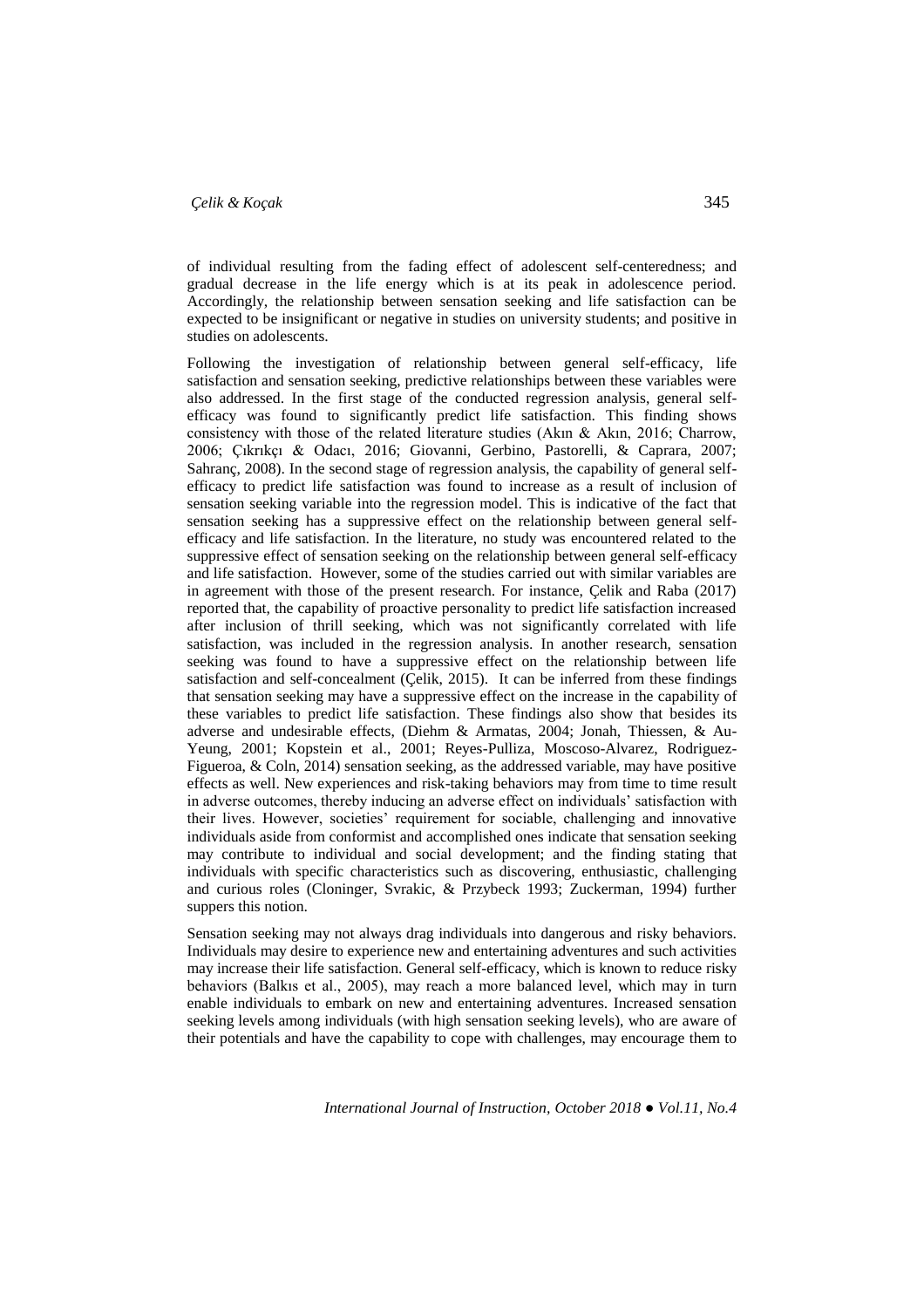experience new challenges which are likely to contribute to their personal development. Moreover, the university students, constituting the study group of this research, may be directed towards sole academic success and neglect social activities as a result of employment anxiety. Individuals with high academic success may gain increased general self-efficacy levels. However, such individuals that do not spare time for new and entertaining experiences and that fail to take risk at critical situations may have reduced levels of satisfaction with their lives. Nevertheless, sensation seeking may embellish university life which is in a sense stabilized by general self-efficacy. Participation of individuals with academic success into new and entertaining activities may increase their life satisfaction. Additionally, association of the factors such as low stress, high happiness (Jorgensen & Johnson, 1990; Smith, Ptacek, & Smoll, 1992), extraversion (Costa & McCrae, 1992), which are known to boost individuals' life satisfaction with sensation seeking indicates that, sensation seeking may have positive effects on life satisfaction along with related variables.

In this research, general self-efficacy explains 38% of the variance in life satisfaction. Sensation seeking is likely one of the reasons which is not explained by general selfefficacy in the variance of life satisfaction. In this context, sensation seeking may suppress the adverse effects of general self-efficacy on life satisfaction, thus increasing the capability of general self-efficacy to predict life satisfaction. Research findings consequently show that sensation seeking has a suppressive effect on the relationship between general self-efficacy and life satisfaction.

Emerging adulthood can be defined as an important stage in the transition from adolescence to adulthood. In this period, individuals are faced with more tasks and responsibilities at the beginning of their university life which may induce a more intense anxiety for their future. This may have negative impacts on individuals' lives and reduce their life satisfaction. Particularly, a stressful adolescence period with negative impacts of sensation seeking may pose a serious risk on individuals' life satisfaction in university years. Increasing individuals' coping capabilities through general self-efficacy, thus enabling them to successfully use their potentials may increase their life satisfaction. General self-efficacy may both increase life satisfaction and reduce it through the desire to embark on new experiences, and it may take on a more flexible and creative form by the effect of sensation seeking. In this regard, students' life satisfaction, general selfefficacy and sensation seeking levels can be determined through surveys at high schools and universities, and accordingly, students with low satisfaction levels can be provided with required psychological support. Also, determination of factors that have positive and negative impacts on life satisfaction can contribute to improvement of preventive counseling services. In light of the finding that sensation seeking has a suppressive effect on the relationship between general self-efficacy and life satisfaction, the effect of sensation seeking on relationships between life satisfaction and other variables can be the subject of future studies. Finally, integration of sensation seeking into positive fields such as socializing, taking responsibilities and being innovative may contribute to reducing the risky aspects of sensation seeking during adolescence and emerging adulthood and improving life quality of individuals.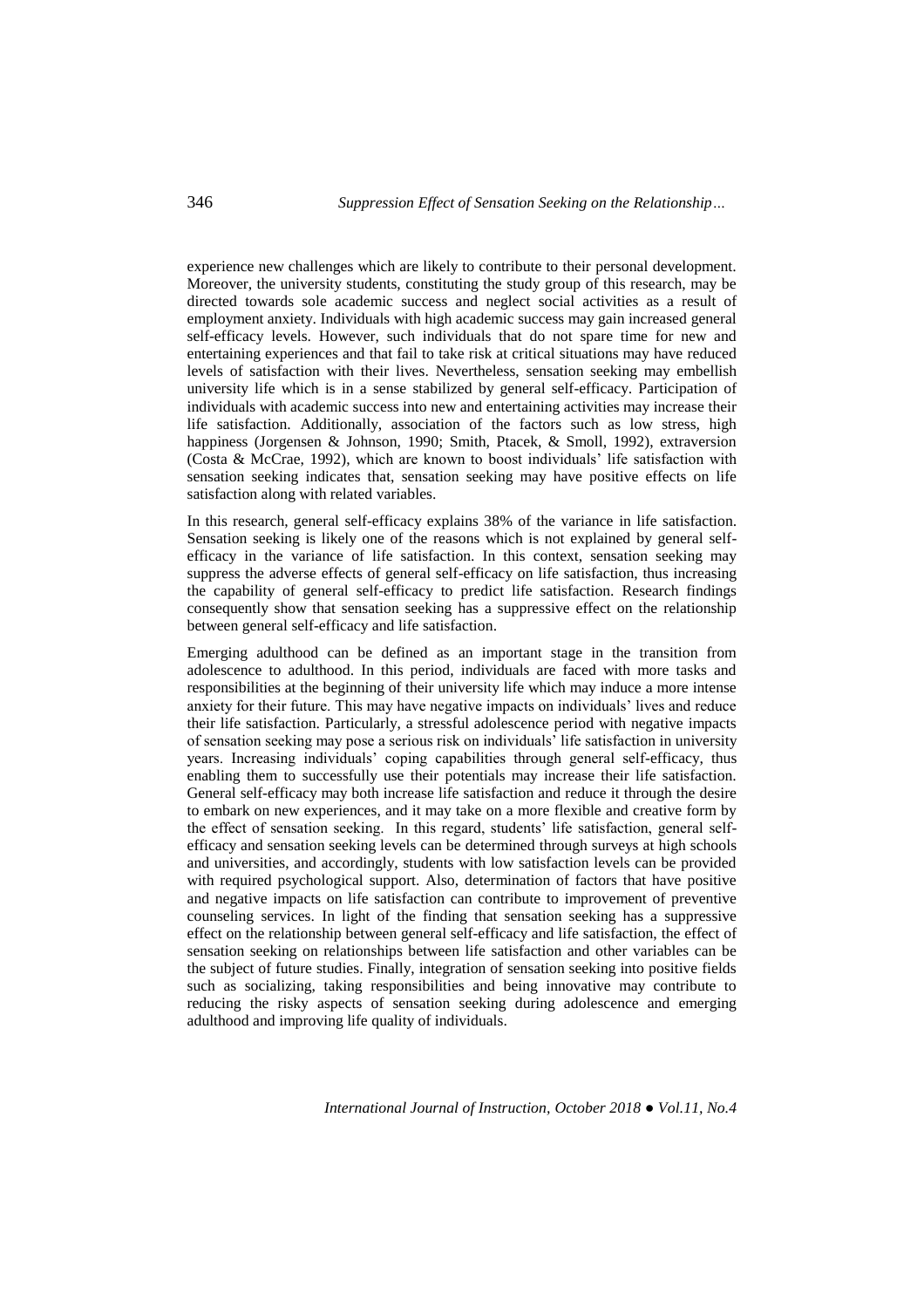Selection of 455 students from Sakarya University Faculty of education as the study group constitutes a limitation of the present research. Conducting further researches with numerous samples from different age groups, provinces, universities and faculties to experimentally investigate the concepts of life satisfaction, general self-efficacy and sensation seeking holds importance for generalizability of these research findings.

#### **REFERENCES**

Akın, A., & Akın, Ü. (2016). Academic potential beliefs and feelings and life satisfaction: the mediator role of social self-efficacy. *Revista de Psicología Social/International Journal of Social Psychology*, 31/3, 500-520.

Akgündüz, Y. (2013). Konaklama işletmelerinde iş doyumu, yaşam doyumu ve öz yeterlilik arasındaki ilişkinin analizi. *CBÜ Sosyal Bilimler Dergisi*, 11/1, 181-204.

Aydıner, B. B. (2011). *Üniversite öğrencilerinin yaşam amaçlarının alt boyutlarının, genel öz-yeterlik, yaşam doyumu ve çeşitli değişkenlere göre incelenmesi* (Yayınlanmamış Yüksek Lisans Tezi). Sakarya Üniversitesi, Eğitim Bilimleri Enstitüsü, Sakarya.

Aypay, A. (2010). The adaptation study of general self-efficacy (GSE) scale to Turkish. *Inonu University Journal of the Faculty of Education (INUJFE)*, 11/2, 113-132.

Balkıs, M., Duru, E., & Buluş, M. (2005). Şiddete yönelik tutumların öz yeterlik, medya, şiddete yönelik inanç, arkadaş grubu ve okula bağlılık duygusu ile ilişkisi. *Ege Eğitim Dergisi*, 2:, 81-97.

Bandura, A. (1977). Self-efficacy: Toward a unifying theory of behavioral change. *Psychological Review*, 84/2, 191-215.

Bandura, A. (1986). *Social foundations of thought on action: A socian cognitive theory*. Englewood Cliffs; NJ, Prentice Hall.

Bandura, A. (1994). Self-efficacy. In R. J. Corsini (Ed.), *Encyclopedia of psychology* (2nd ed., 3, 368-369). New York: Wiley.

Burger, K., & Samuel, R. (2017). The role of perceived stress and self-efficacy in young people's life satisfaction: A longitudinal study. *Journal of Youth and Adolescence*, 46: 78-90.

Caprara, G. V., & Steca, P. (2005). Self-efficacy beliefs as determinants of prosocial behavior conducive to life satisfaction across ages. *Journal of Social and Clinical Psychology*, 24/2, 191–217.

Chambers, R. A., Taylor, J. R., & Potenza, M. N. (2003). Developmental neurocircuitry of motivation in adolescence: A critical period of addiction vulnerability. *The American Journal of Psychiatry*,160/6, 1041-1052.

Charrow, C. B. (2006). *Self-efficacy as a predictor of life satisfaction in older adults* (Unpublished Dissertation). New York: Adelphi University.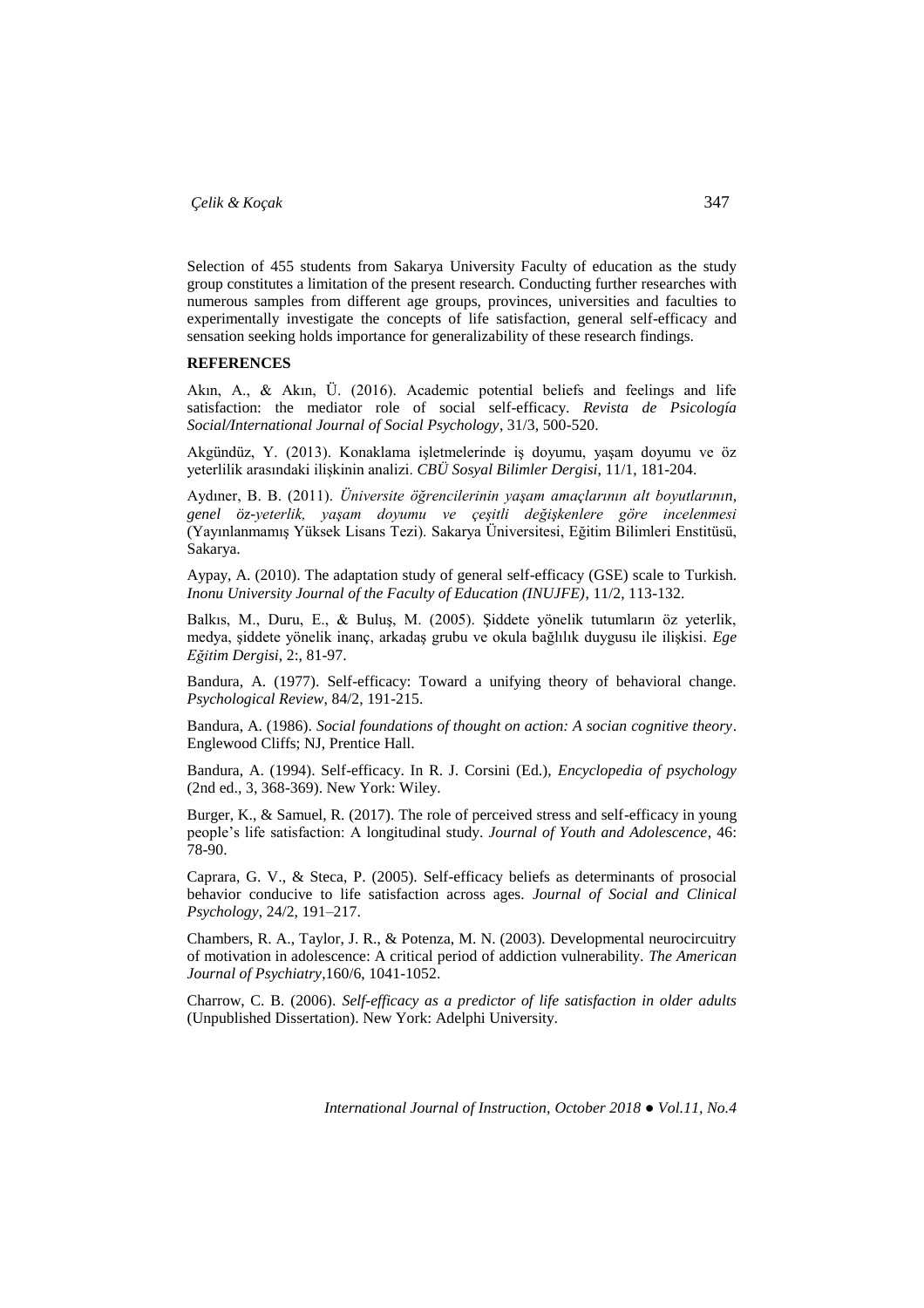Chipuer, M., Bramston, P., & Pretty, G. (2003). Determinants of subjective quality of life among rural adolescents: a developmental perspective. *Social Indicators Research*, 61/1, 79-95.

Cicognani, E., & Zani, B. (2011). Alcohol use among Italian university students: The role of sensation seeking, peer group norms and self-efficacy. *Journal of Alcohol and Drug Education*, 55/2, 17-36.

Cloninger, C. R., Svrakic, D. M., & Przybeck, T. R. (1993). A Psychobiological model of temperament and character. *Archives of General Psychiatry*, 50/12, 975-990.

Coffman, D. L., & Gilligan, T. D. (2002). Social support, stress, and self-efficacy: Effects on students satisfaction. *Journal of College Student Retention: Research, Theory & Practic*, 4/1, 53-66.

Costa, P. T., & McCrae, R. R. (1992). *NEO-PI-R: Revised NEO personality inventory (NEO-PI-R)*. Odessa, FL: Psychological Assessment Resources.

Creswell, J. (2002). *Educational research: Planning, conducting, and evaluating quantitative and qualitative research*. Upper Saddle River, NJ: Merrill Prentice Hall.

Curran, M. F., Fuertes, J. N., Alfonso, V. C., & Hennessy, J. J. (2010). The association of sensation seeking and impulsivity to driving while under the influence of alcohol. *Journal of Addictions & Offender Counseling*, 30: 84-98.

Çelik, E. (2015). Kendini gizleme ve yaşam doyumu arasındaki ilişkide heyecan arayışının aracılık ve moderatör rolü. *Eğitim ve Bilim*, 40/181, 349-361.

Çelik, E., & Raba, S. (2017). Heyecan arayışının yaşam doyumu ile proaktif kişilik arasındaki ilişkide baskıcı etkisi. *Mediterranean Journal of Humanities*, 7/1, 123-134.

Çelik, E., & Turan, M. E. (2016). A study on the psychometric features of the Turkish version of the brief sensation seeking scale (BSSS-8) for young adults and the relation between sensation seeking and life satisfaction. *International Journal of Educational Research Review*, 1: 29-38.

Çivitçi, A. (2009). İlköğretim öğrencilerinde yaşam doyumu: Bazı kişisel ve ailesel özelliklerin rolü. *Uludağ Üniversitesi Eğitim Fakültesi Dergisi*, 22/1, 29-52.

Çıkrıkçı, Ö., & Odacı, H. (2016). The determinants of life satisfaction among adolescents: The role of metacognitive awareness and self-efficacy. *Social Indicator Research*, 125: 977-990.

Diehm, R., & Armatas, C. (2004). Surfing: An avenue for socially acceptable risktaking, satisfying needs for sensation seeking and experience seeking. *Personality and Individual Differences*, 36: 663–677.

Diener, E., & Suh, E. M. (1997). Measuring quality of life: Economic, social and subjective indicators. *Social Indicators Research*, 40/1-2, 189-216.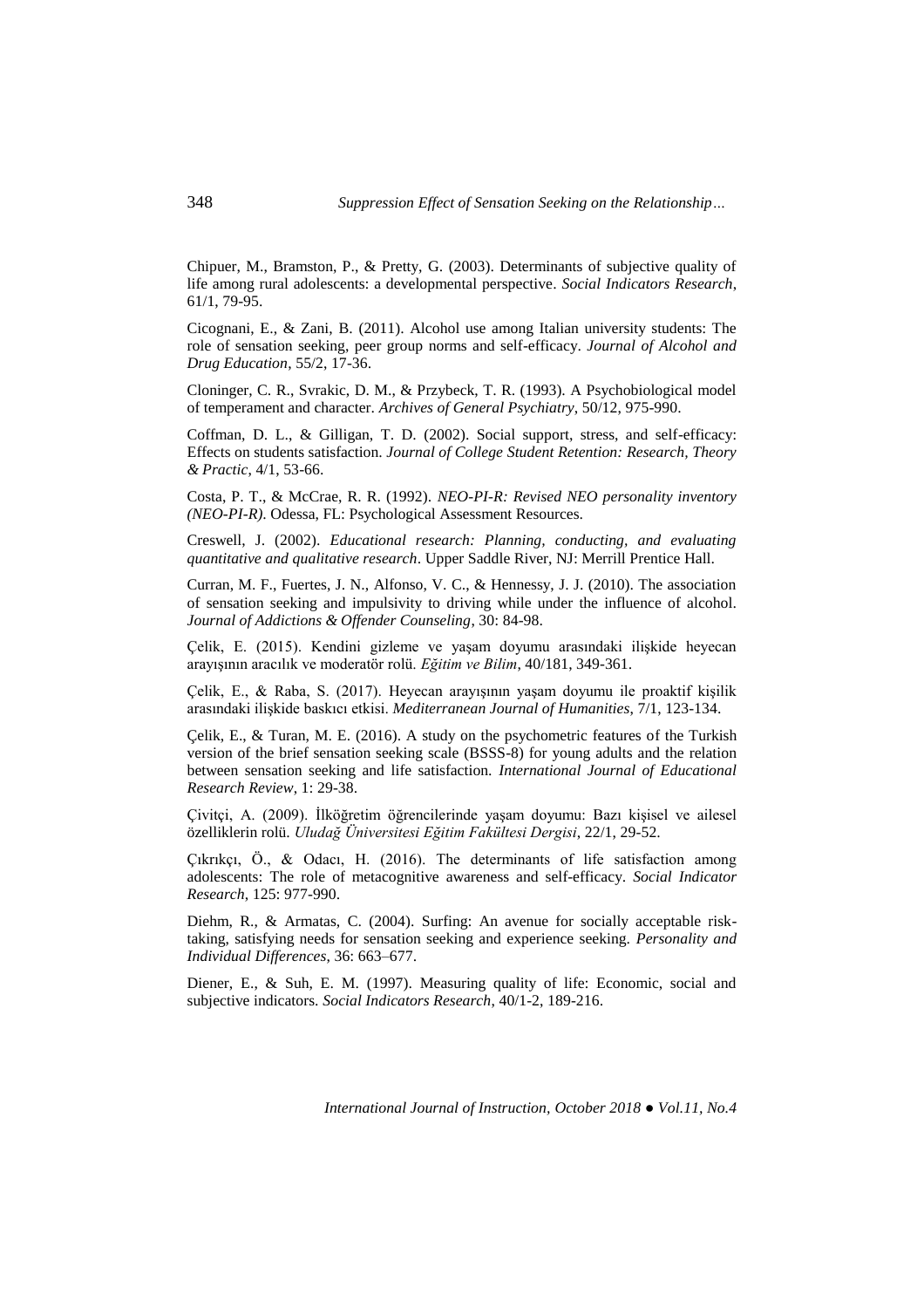Diener, E., Emmons, R. A., Larsen, R. J., & Griffin, S. (1985). The life satisfaction scala. *Journal Personality of Assessment*, 49/1, 71-75.

Diener, E., Oishi, S., & Lucas, R. E. (2003). Personality, culture, and subjective wellbeing: Emotional and cognitive evaluations of life. *Annual Review of Psychology*, 54: 403-425.

Donohew, L., Zimmerman, R. S., Cupp, P. S., Novak, S., Colon, S., & Abell, R. (2000). Sensation seeking, impulsive decision-making, and risky sex: implications for risktaking and design of interventions. *Personality and Individual Differences*, 28: 1079- 1091.

Dönmez, M. M. (2007). *Meslek lisesi öğrencilerinin atılganlık düzeylerine göre yaşam doyumu ve duyguları ifade etme eğilimlerinin karşılaştırılması* (Yayınlanmamış Yüksek Lisans Tezi). Ankara Üniversitesi Eğitim Bilimleri Enstitüsü, Ankara.

Durak, M., Senol-Durak, E., & Gencoz, T. (2010). Psychometric properties of the life satisfactionscale among Turkish university students, correctional officers, and elderly adults. *Social Indicators Research*, 99/3, 413-429.

Ehrenberg, M. F., Cox, D. N., & Kopman, R. F. (1991). The relationship between selfefficacy and depression in adolescents. *Adolescence*: 26, 361-374.

Erturan,İ., Aktepe, E., Kocaman, O., Sönmez, Y., Başak, P. Y., Ceyhan, A. M., & Baysal Akkaya, V. (2014). Akneli ergenlerin yaşam kalitesi, yalnızlık ve yaşam doyumu düzeylerinin değerlendirilmesi. *Türkderm*, 48: 172-6.

Frisch, M. B. (2006). *Quality of life therapy: Applying a life satisfaction approach to positive psychology and cognitive therapy*. New York, NY: John Wiley & Sons, Ltd.

Gilman, R., & Huebner, E. S. (2006). Characteristics of adolescents who report very high life satisfaction. *Journal of Youth and Adolescence*, 35: 311-319.

Giovanni, M. V., Gerbino, M., Pastorelli, C., & Caprara, G. V. (2007). Multi-faceted self-efficacy beliefs as predictors of life satisfaction in late adolescence. *Personality and Individual Differences*, 43/7, 1807-1818.

Gündoğar, D., Gül, S. S., Uskun, E., Demirci, S., & Keçeci, D. (2007). Üniversite öğrencilerinde yaşam doyumunu yordayan etkenlerin incelenmesi. *Klinik Psikiyatri* 10/1, 14-27.

Huebner, E. S., Antaramian, S., Hills, K., Lewis, A., & Saha, R. (2010). Stability and predictive validity of the BMSLSS. *Child Indicators Research*, 4: 161-168.

Jonah, B. A., Thiessen, R., & Au-Yeung, E. (2001). Sensation seeking, risky driving and behavioral adaptation. *Accident Analyasis and Prevention*, 33/5, 679-684.

Jorgensen, R. S., & Johnson, J. H. (1990). Contributors to the appraisal of major life changes: Gender, perceived controllability, sensation seeking, strain, and social support. *Journal of Applied Social Psychology*, 20/14, 1123-1138.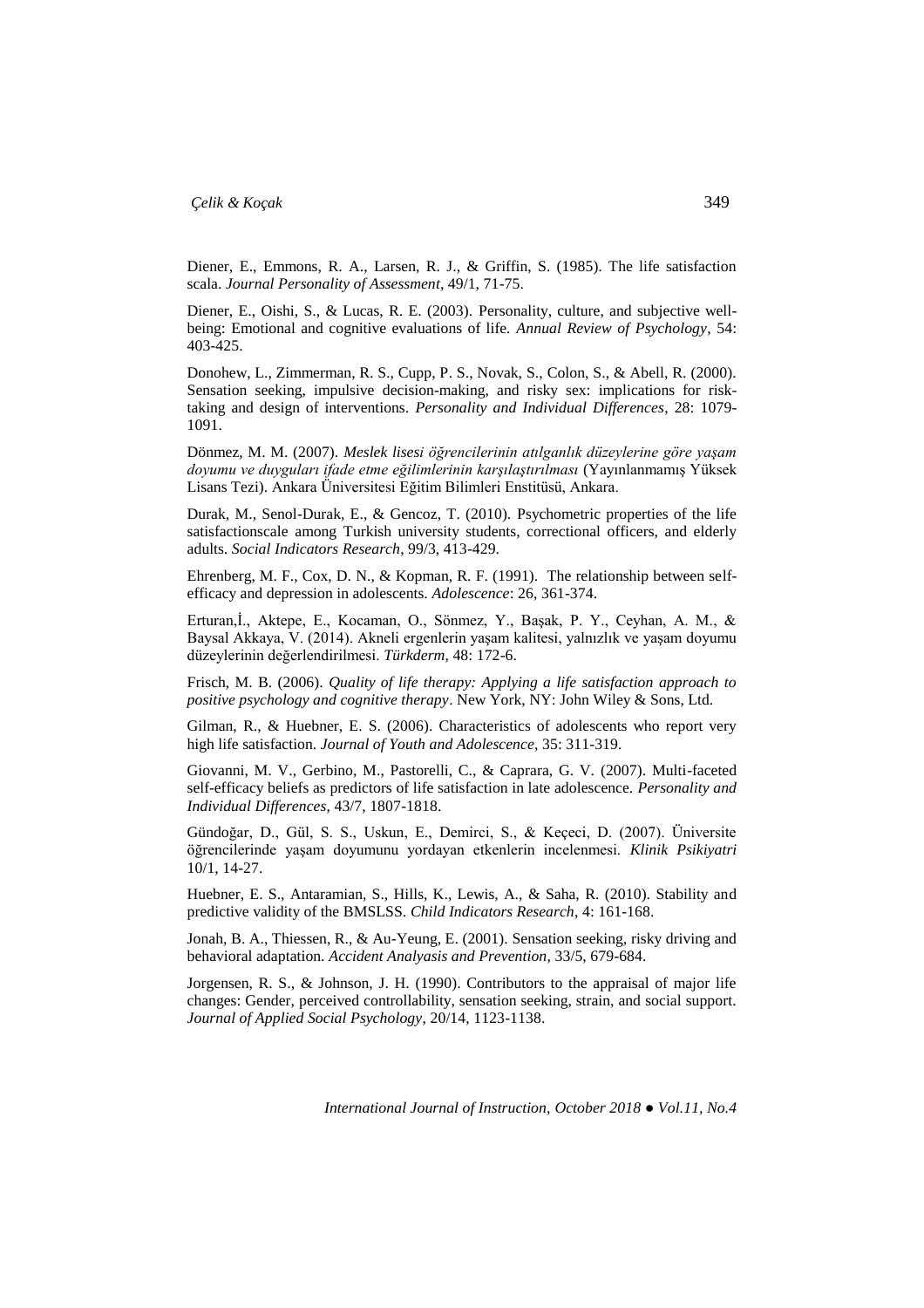Karasar, N. (2006). *Bilimsel Araştırma Yöntemi*. Ankara: Nobel Yayın Dağıtım.

Koçak, Ö. F. (2016). Kişilerarası çatışmalar ve yaşam doyumu ilişkisi: Üniversite öğrencileri üzerinde bir araştırma. *Journal of International Social Research*, 9/43, 1956- 1977.

Kopstein, A. N., Crum, R. M., Celentano, D., & Martin, S. S. (2001). Sensation seeking needs among 8th and 11th graders: Characteristics associated with cigarette and marijuana use. *Drug and Alcohol Dependence*, 62: 195-203.

Köker, S. (1991). *Normal ve sorunlu ergenlerin yaşam doyumu düzeylerinin karşılaştırılması* (Yayınlanmamış Yüksek Lisans Tezi). Ankara Üniversitesi, Sosyal Bilimler Enstitüsü.

Lucas, R. E., Diener, E., & Suh, E. (1996). Discriminant validity of well-being measures. *Journal of Personality and Social Psychology*, 71: 616-628.

Luszczynska, A., Scholz, U., & Schwarzer, R. (2005). The general self-efficacy scale: Multicultural validation studies. *The Journal of Psychology*, 139/5, 439-57.

Oishi, S., Schimmack, U., & Colcombe, S. J. (2003). The contextual and systematic nature of life satisfaction judgments. *Journal of Experimental Social Psychology*, 39/3, 232-247.

Özgüngör, S. (2009). Postmodern değerler, kimlik oluşumu ve yaşam doyumu. *Türk Psikolojik Danışma ve Rehberlik Dergisi*, 4/31, 32-42.

Hoyle, R. H., Stephenson, M. T., Palmgreen, P., Lorch, E. P., & Donohew, R. L. (2002). Reliability and validity of a brief measure of sensation seeking. *Personality and individual differences*, 32/3, 401-414.

Reigal, R. Videra, A., & Gil, J. (2014). Physical exercise, general self-efficacy and life satisfaction in adolescence. *Revista Internacional de Medicina y Ciencias de la Actividad Física y el Deporte*, 14/55, 561-576.

Reyes-Pulliza, J. C., Moscoso-Alvarez, M. R., Rodriguez-Figueroa L., & Coln, H. (2014) Sensation seeking as a risk factor for drinking and driving among secondary school students in Puerto Rico. *In 142nd APHA Annual Meeting and Exposition*, New Orleans, 15-19, 2014.

Romer, D. (2010). Adolescent risk taking, impulsivity, and brain development: Implications for prevention. *Developmental Psychobiology*, 52/3, 263-276.

Sahranç, Ü. (2008). Bir durumluk akış modeli: Stres kontrolü, genel öz yeterlik, durumluk kaygı, yaşam doyumu ve akış ilişkileri. *The Journal of SAU Education Faculty*, 122-144.

Santrock, J. W. (2012). *Ergenlik* (Çev. Diğdem Müge Siyez). Ankara: Nobel Yayınevi.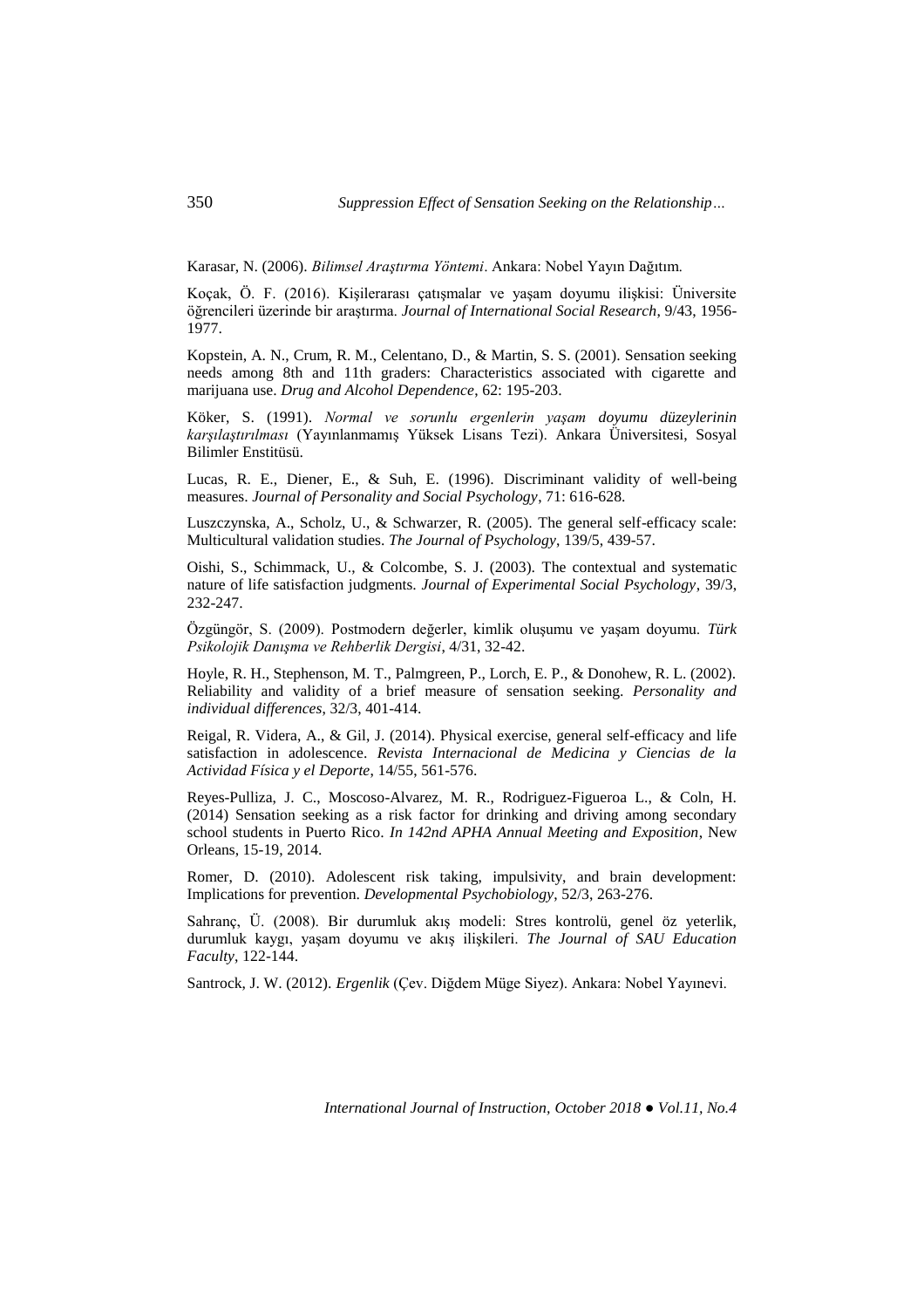Scherbaum, C. A., Cohen-Charash, Y., & Kern, M. J. (2006). Measuring general self efficacy: A comparison of three measures using item response theory. *Educational and Psychological Measurement*, 66/6, 1047-1063.

Scholz, U., Gutierrez-Dona, B., Sud, S., & Schwarzer, R. (2002). Is general self-efficacy a universal construct? Psychometric findings from 25 countries. *European Journal of Psychological Assessment*, 18: 242-251.

Schwarzer, R., & Jerusalem, M. (1995). Generalized self-efficacy scale. In J. Weinman, S. Wright, & M. Johnston (Eds.), *Measures in Health Psychology: A User's Portfolio Causal and Control Beliefs* (pp. 35-37). Windsor, UK: NFER-Nelson.

Smith, R. E., Ptacek, J. T., & Smoll, F. L. (1992). Sensation seeking, stress and adolescent injuries: A test of stress buffering, risk-taking, and coping skills hypotheses. *Journal of Personality and Social Psychology*, 62: 1016-1024.

Smorti, M. (2014). Sensation seeking and self-efficacy effect on adolescents risky driving and substance abuse. *Procedia - Social and Behavioral Sciences*, 140: 638-642.

Stegman, S. (2011). *The relation between sensation seeking and life satisfaction* (Unpublished PhD thesis). Fort Hays State University.

Şahan, H., Tekin, M., Yıldız, M., Eraslan, M., Yıldız, M., Sim, H., & Yarar, N. D. (2012). Examination of self-efficacy and life satisfaction levels of students receiving education in schools of physical education and sports. *World Academy of Science, Engineering and Technology*, 66: 942-944.

Şeker, B. D., & Akman, E. (2015). Farklı ülkelerden üniversite öğrencilerinin psikolojik iyi olma ve yaşam doyumları üzerine bir araştırma. *CBÜ Sosyal Bilimler Dergisi*, 13/1, 106-119.

Tabachnick, B. G., & Fidell, L. S. (2007). *Using Multivariate Statistics*. Boston, MC: Pearson Education.

Umaz, D. (2010). *Diyarbakır'daki ilköğretim öğretmenlerinin öz-yeterlik düzeyi ve yaşadıkları iletişim sorunları* (Yayımlanmamış Yüksek Lisans Tezi). Yeditepe Üniversitesi, Sosyal Bilimler Enstitüsü, İstanbul.

Uysal, İ. (2013). Akademisyenlerin genel öz-yeterlik inançları: AİBÜ eğitim fakültesi örneği. *Trakya Üniversitesi Eğitim Fakültesi Dergisi*, 3/2, 144-151.

Yanovitzky, I. (2005). Sensation seeking and adolescent drug use: The mediating role of association with deviant peers and pro-drug discussions. *Health Communication*, 17/1, 67-89.

Yetim, U. (2003). The impacts of individualism/collectivism, self-esteem, and feeling of mastery on life satisfaction among the Turkish university students and academicians. *Social Indicators Research*, 61/3, 297-317.

Zuckerman, M. (1990). The psychophysiology of sensation seeking. *Journal of Personality*, 58/1, 313-345.